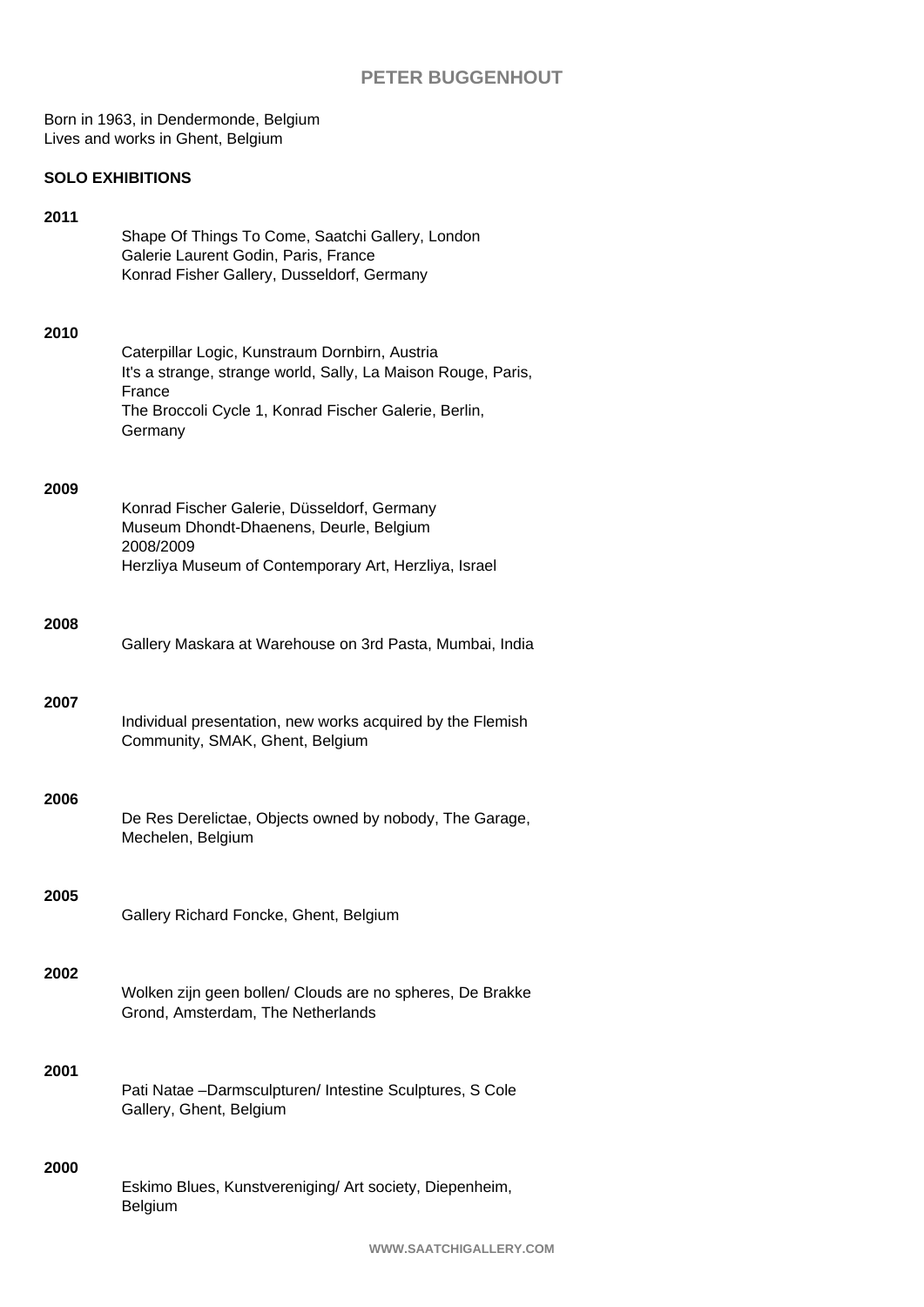Op het ogenblik geen oplossing/ No solution at the moment. Peter Buggenhout, De Bond, Bruges, Belgium

| 1998                     | Tweeluik/Diptych '98, Campo-Santo, Sint-Amandsberg<br>(Ghent), Belgium                                                                                                                                                                                              |  |
|--------------------------|---------------------------------------------------------------------------------------------------------------------------------------------------------------------------------------------------------------------------------------------------------------------|--|
| 1997                     | Darmsculpturen/ Intestine sculptures, Huize St.-Jacobus,<br>Ghent, Belgium                                                                                                                                                                                          |  |
| 1996                     | The unlogical Proposition/Drawings by Peter Buggenhout,<br>Vereniging voor het Museum van Hedendaagse Kunst/<br>Contemorary Art Society, Ostend, Belgium<br>The unlogical proposition. Drawings by Peter Buggenhout,<br>Het Kunsthuis/ Art Society, Ostend, Belgium |  |
| 1995                     | The unlogical Proposition, Vereniging voor het Museum van<br>Hedendaagse Kunst/Contemporary Art Society, Ghent,<br>Belgium                                                                                                                                          |  |
| 1994                     | Gallery De Oorzaak en zn, Turnhout, Belgium                                                                                                                                                                                                                         |  |
| 1991                     | Gallery Fortlaan 17, Ghent, Belgium<br>1990<br>Paintings, Gallery Fortlaan 17, Ghent, Belgium                                                                                                                                                                       |  |
| 1989                     | International Cultural Centrum - ICC, Antwerp, Belgium                                                                                                                                                                                                              |  |
| 1988                     | Recent paintings, Gallery William Wauters, Oosteeklo,<br>Belgium                                                                                                                                                                                                    |  |
| 1987                     | Paintings and drawings, Community House, Hamme,<br>Belgium<br>Works on paper, Gallery William Wauters, Oosteeklo,<br>Belgium                                                                                                                                        |  |
| <b>GROUP EXHIBITIONS</b> |                                                                                                                                                                                                                                                                     |  |

## **2011**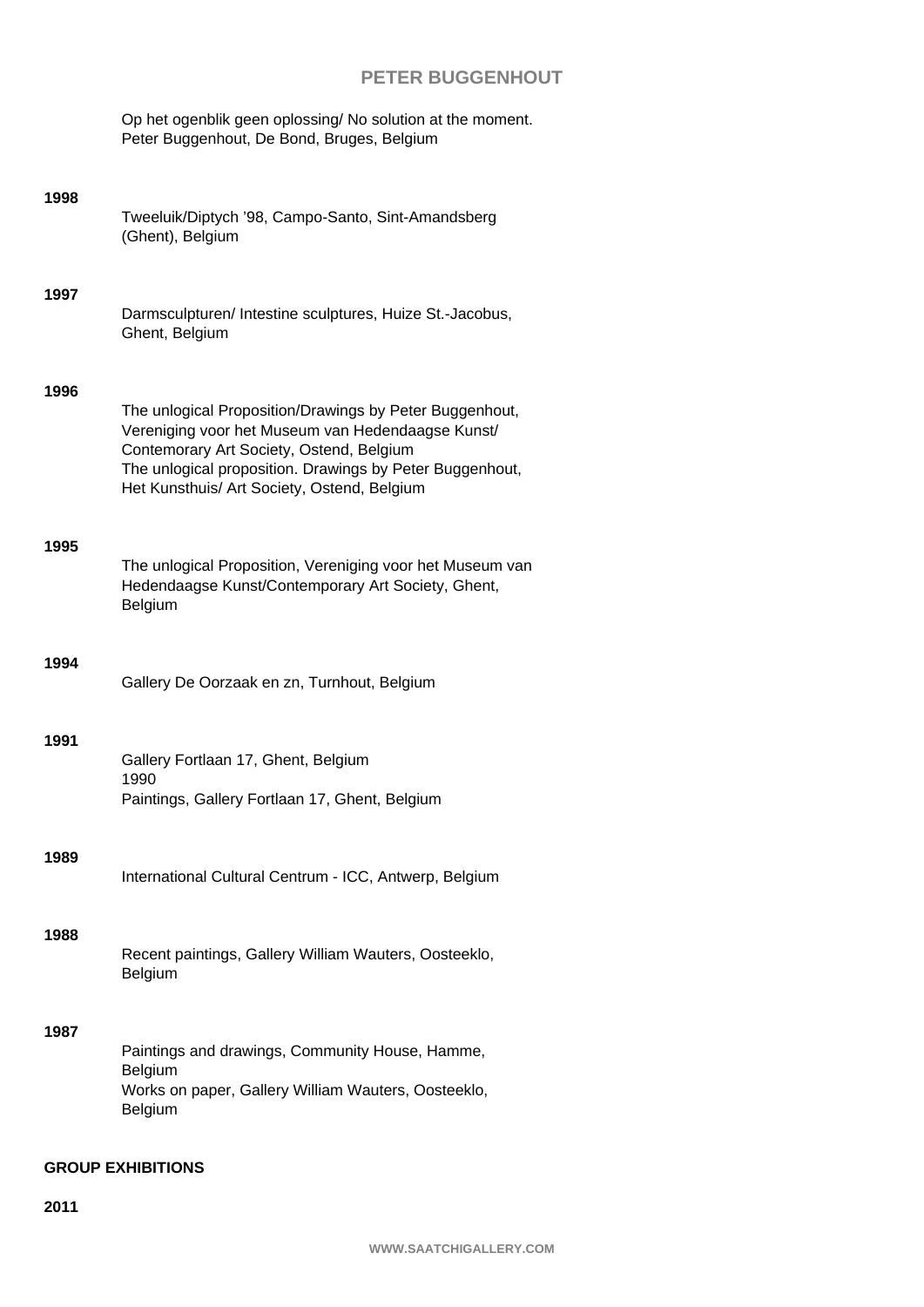From Trash to Treasure, Kunstverein Kiel, Kiel The Edge Of Becoming, Palazzo Fortuny, Venise Le Silence, NMNM, Monaco Extraits de la collection d'Antoine de Galbert, Musée des Beaux-Arts de Lyon, France The Second Strike, Herzliya Biennial, Herzliya, Israel The Blind Leading The Blind, MONA, Hobart, Tasmania Lustwarande 2011 – Raw / Blemishes, De Pont, Tilburg, The **Netherlands** The Shape of Things to Come, Saatchi Gallery, London On the Metaphor of Growth, Kunsthaus Baselland, Basel On the Metpahor of Growth, Frankfurter Kunstverein, Frakfurt On the Metaphor of Growth, Frankfurter Kunstverein, Kunsthaus Baselland, Hannover Kunstverein Flemish Masters, Andrea Rosen Gallery, New York, USA

## **2010**

The Power of Drawing, Geukens-Deville Gallerie, Antwerp, Belgium Christmas Show, Galerie Laurent Godin, Paris Signs of Life, Kunstmuseum Luzern

#### **2009**

Tracking Traces, KIASMA, Helsinki, Finland NFINITO, Palazzo Fortuny, La Biennale di Venezia, Italy

#### **2008**

Figge von Rosen Galerie, Köln, Germany Qui est tu, Académie des Beaux-Arts, Paris, France. Trends 08, Sint-Barbara-College, Ghent, Belgium The Aerials Of Sublime Transscapes, Lokaal 01, Breda, **Netherlands** Die Hände der Kunst, Marta Herford, Herford, Germany The Hands of Art, SMAK, Gent, Belgium

### **2007**

TRANSSCAPES/ Langsschappen, www.lokaal01.org , Belgium/ The Netherlands New Collection, Municipal Museum WuytsVan Campen & Baroly, Lier, Belgium Paulo Post Futurum 25 years Lokaal 01, Breda's Museum, Breda, The Netherlands VitRti, De Kunstkas, Kemzeke, Belgium Artempo, Pallazo Fortuny, Venice, Italy De Schoonheid en de Waanzin/ Beauty and Insanity, Bruges Museum/ Church of Our Lady, Belgium Mutatis Mutandis (collection Antoine De Galbert), La Maison Rouge, Paris, France Drawed, Rectangular Room, SintNiklaas, Belgium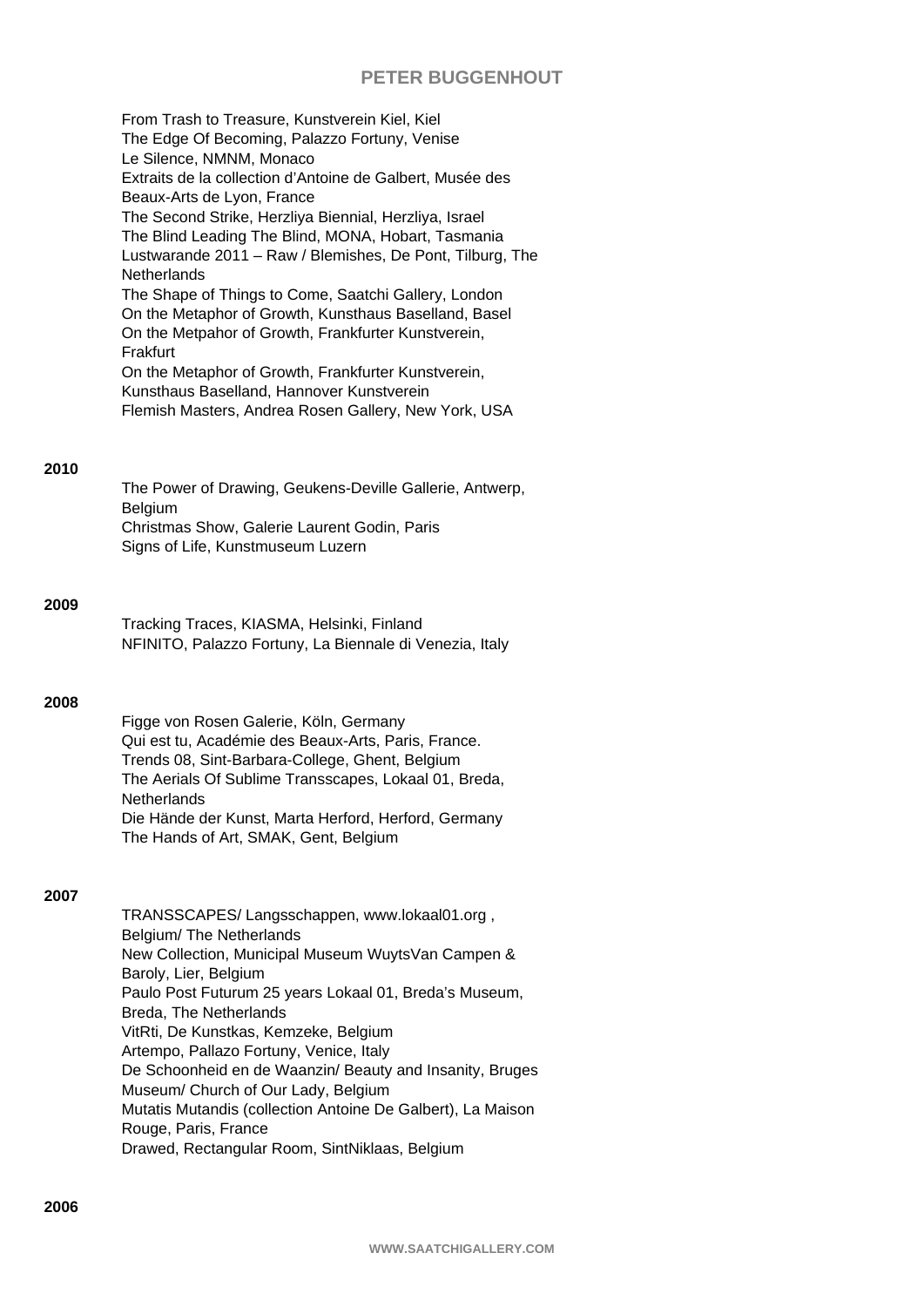Gorge(l).Oppression and relief in Art, Royal Museum of Fine Arts Antwerp, Belgium La belleza y la locura/ Beauty and Insanity, Felipe I el Hermoso, rey de Castilla, duque de Borgoña, Burgos, Spain Images 2006, Estate Anningahof, Zwolle, The Netherlands Dots, SintNiklaas, Belgium Déjeuner sur l' herbe, Brakel, Belgium BeTekenII, Drawing art, Cultural Centrum Hasselt, Belgium Expo Cultureel Comité, SintAmandsberg 19662006, Gent/SintAmandsberg, Belgium

#### **2005**

Soul, Groot Seminarie/ Seminary, Bruges, Belgium Watou/ Over the Border, Summer of Poetry, Watou, Belgium The Blind Leading the Blind, Lokaal 01, Antwerpen, BelgiumBreda, The Netherlands: group exhibition Visionair België/ Visionary Belgium, Palais des BeauxArt/ BOZAR, Brussels, Belgium

### **2004**

Vanitas, IKOB, Eupen, Belgium Trends04, SintBarbaracollege, Ghent, Belgium HAL23, ACEC, Ghent, Belgium Anningahof, Zwolle, The Netherlands

#### **2003**

Art / Life, Gallery Cartwright, Ghent, Belgium Metamorphosis, De Schrijnwerkerij, Geel, Belgium Grand Tour, Museum of Fine Arts, Ghent, Belgium

#### **2002**

Zinnebeeldig. 7 symbolen in cultureel erfgoed en hedendaagse kunst: een confrontatie?, Caermersklooster, Ghent, Belgium Station2Station. Vlaanderen & Brussel, Benzinestations, Brussels, Belgium Inside Drawing, Galerie Nouvelles Images, The Hagues, Belgium Metamorphosis, Lieu d'Art Contemporain, LAC, Sigean, La France Empty Space/ Blind Spot, Gallery Empty Space, Ghent, Belgium

### **2001**

Gebroed. Dubbelshow Peter Buggenhout and Berlinde De Bruyckere, Flemish Cultural Center, de Brakke Grond, Amsterdam, The Nederlands Secret Gardens, artmanifestation in Gardens, Village and environment of castle OudRekem, OudRekem, Belgium Versus. Contemporary Art and Music, several venues, Oudenaarde, Belgium Something is rotten in the state of Europe, Lokaal 01,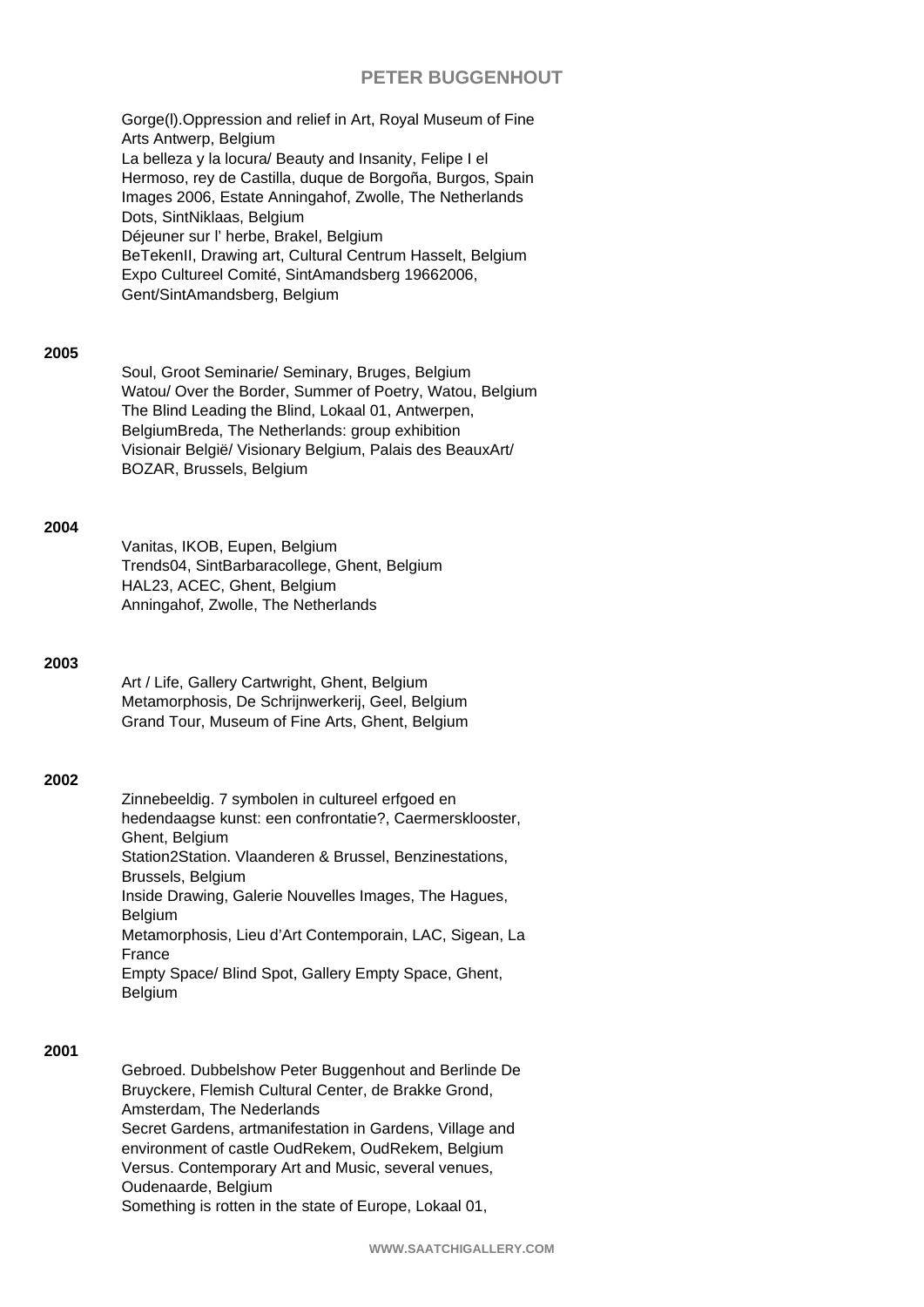Antwerpen, België Metamorphosis. Peter Buggenhout, Berlinde De Bruyckere, Peter De Cupere, Johan Tahon, Academia Belgica, Rome, Italy

## **2000**

Metamorphosis. Peter Buggenhout, Berlinde De Bruyckere, Peter De Cupere, Johan Tahon, Galleria d'Arte Moderna e Contemporaneo, San Gimignano, Italy Weke delen. Darmsculpturen/ Soft parts. Intestine sculptures by Peter Buggenhout in confrontation with Westafrican Vodunsculptures, Galerie CD, Tielt, Belgium Kunst voor kunst/ Art for art's sake, Oude Abdij/ The Old Abbey, Drongen, Belgium Children's play. Kindertekeningen actuele kunst, different venues, Waarschoot, Belgium Everything needs time...., Thelma Hulbert Gallery, Honiton, United Kingdom

#### **1999**

De wereld volgens.../ The world according to…, Foundation Odapark, Venray, Belgium Jan Fabre and Peter Buggenhout, Galerie CD, Tielt, Belgium Berlinde De Bruyckere Peter Buggenhout, CIAP, Hasselt, Belgium Young art of Flanders. Irony & Transitoriness, Cultural Centrum De Werf, Aalst, Belgium Art isn't food, about collections and collecting art, De Warande, Turnhout, Belgium

#### **1998**

Loplop /re/presents: Back to Basics, Art and culture center, Abbey SintPieters, Ghent, Belgium The Future Tradition. Peter Buggenhout 'Awakening from tormented dreams', Lokaal 01, Breda, The **Netherlands** Tussenin / Inbetween, Museum DhondtDhaenens, Deurle, **Belgium** Trends '98. 50 contemporary artists, SintBarbaracollege, Ghent, Belgium

### **1997**

Loplop /re/presents: The im/pulse to see, Museum Boymans Van Beuningen, Rotterdam, The Netherlands Straatlopers/ Contemporary art in the Ghent quarter of parrots, Ghent, Belgium Multiples, De Slijperij, Geel, Belgium

## **1995**

Materia – Scultura, EXMA Centro d'Arte e Cultura, Cagliari, Italy (Cross)roads VUB, University Brussels, Belgium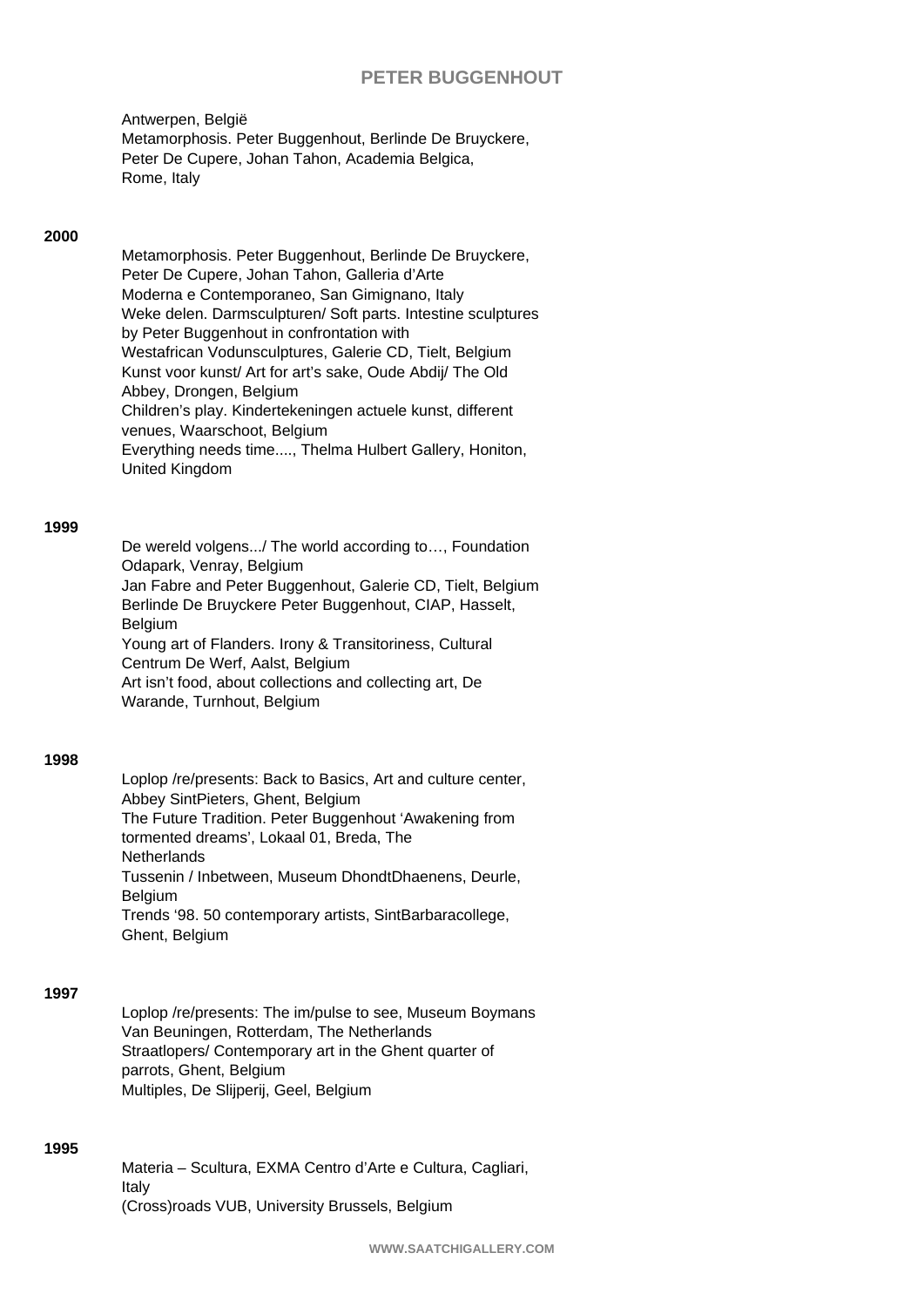DiscoursMètis, Gallery VUB, Brussels, Belgium Infections, Park Wolfslaar, Breda, The Netherlands

### **1994**

Art Neighbourhood Space. Contemporary artists exhibit at different venues, Prinsenhof, Ghent, Belgium Sculpturen . Sculptures, Felix Happark, Brussels, Belgium

#### **1993**

25e Festival international de la peinture. Cinquième rétrospective (1989 1992), ChâteauMusée Grimaldi, Cagnessurmer, France Invasie / invasion, W+P.

### **1992**

Modernism in Painting. Ten years of painting in Flanders. Provincial Museum of Modern Art PMMK, Ostend,Belgium Symposium 92/94. Ten artists in hotel Navarra, Navarra Hotel, Bruges, Belgium Synergy '92. Young artists from Ghent, Society for Contemporary Art in Ghent (former SMAKmuseum), Ghent, Belgium Le goût est fait de mille dégoûts, Gallery Fortlaan 17, Ghent, **Belgium** 

#### **1991**

23e Festival international de la peinture/ international festival of painting, Château des Grimaldi, CagnessurMer, France

#### **1990**

Summeraccumulation, Gallery Fortlaan 17, Ghent, Belgium Berlinde De Bruyckere Reflecting on Confinement and Death / Peter Buggenhout Drawings on Plastic and Glass, Museum DhondtDhaenens, Deurle, Belgium Ateliers d'été / Sommeratelier. Junge Kunst in Europa, Deutsche Messe (AG), Hannover, Germany

### **1988**

125 years SintLucas. Exhibition monumental painting atelier Gaspard De Vuyst and Johan Spilliaert, Witte Zaal, SintLucas, Ghent, Belgium Affinities, Peter Buggenhout, Berlinde De Bruyckere, Mario De Brabandere, Chapel of Bogarden, Bruges, Belgium

#### **1987**

3 young artists from Ghent, Mario De Brabandere Berlinde De Bruyckere Peter Buggenhout, Gallery Fred Lanzenberg, Brussels, Belgium Kunstexpo – 7nd edition. Higher Institute for Fine Arts, SintLucas, Ghent, Belgium Untitled. Buggenhout, Art Gallery Vierhuizen